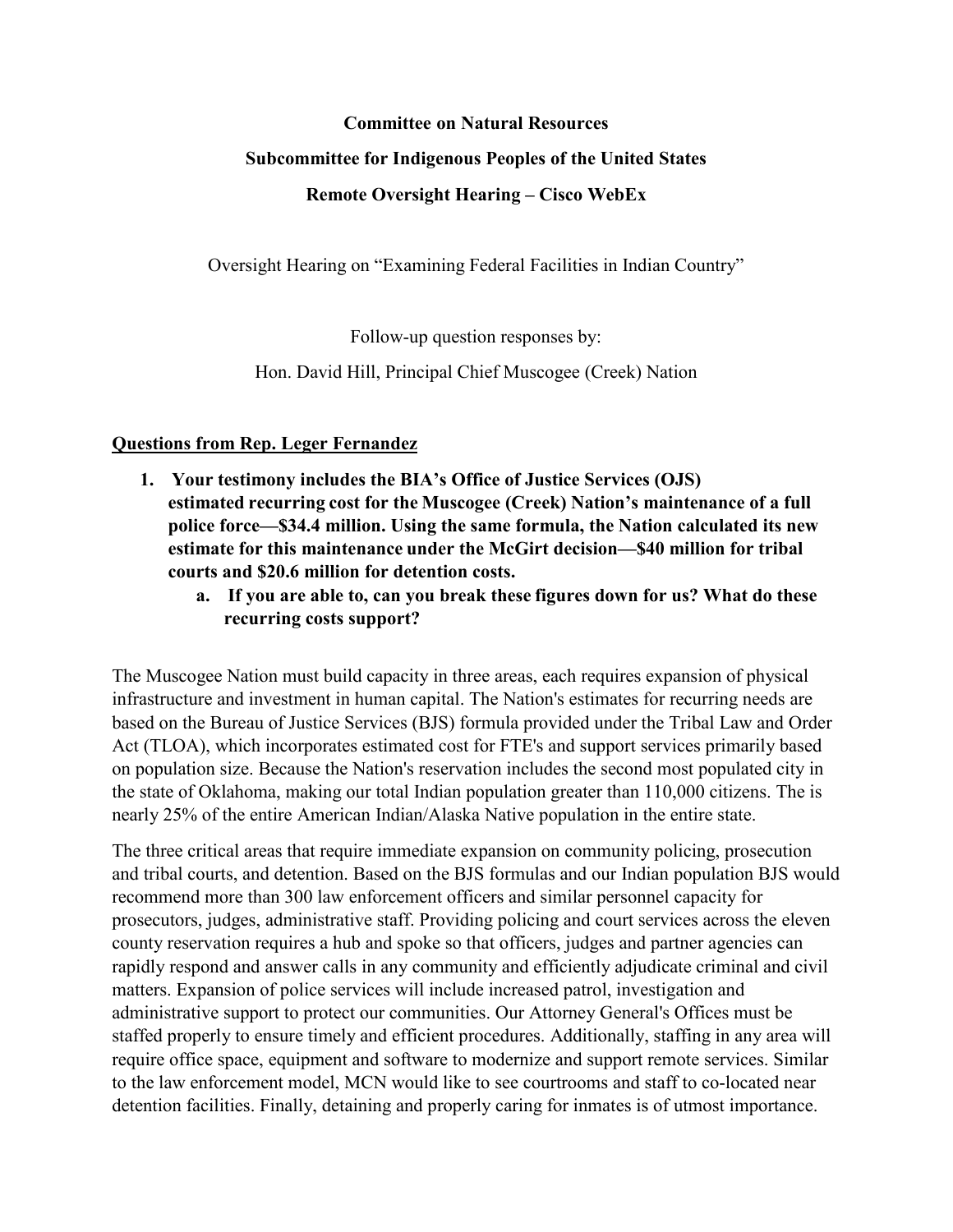MCN chose not to utilize the BJS TLOA reported formula for detention services because it woefully underestimates the need compared to other states with similar population bases. In fact, BJS reports that the Oklahoma has nearly twice the tribal population of New Mexico, but requires just 51 FTEs compared to New Mexico's 478 FTEs and just one tenth of the total estimated funding of New Mexico. Given the clear underestimation of need in the report, MCN utilized other available data to generate an estimate. MCN used a simple formula based on the average per capita costs in the state of Oklahoma for incarceration, approximately \$185 per person, and the most recent American Community Survey estimates for the total American Indian/Alaska Native in combination with other races population. This is likely also an underestimation of need, but certainly provides a better starting point while BJS realigns their formula for Oklahoma with an accurate reflection of the federal responsibilities in Oklahoma after the McGirt decision.

#### **Questions from Rep. Grijalva**

### **1. Can you provide additional context to the existing federal and tribal detention centers in Oklahoma and how the Muscogee (Creek) Nation utilizes them?**

Presently, the Muscogee (Creek) Nation does not own or operate a tribal detention facility. In order to maintain public safety our programs work with local governments to house inmates when necessary. This interim solution has served our law enforcement and communities well during the initial transition, but we are weighing other operations, including construction and operation of a detention facility to meet our needs.

There are three federal correctional facilities in Oklahoma for adult inmates. While MCN does not have contacts directly with these facilities, our regional federal partners do utilize these when cases are transferred from tribal to federal court.

Muscogee Nation has access to the single tribally-operated juvenile detention facility located within the Sac and Fox Nation – more than one hour from Okmulgee, OK. Since the affirmation of the reservation status, these facilities have taken on an increased caseload with three of the four largest tribes in the local vicinity. Presently, the mechanisms exist to utilize state facilities, however given a current political climate the State of Oklahoma is less likely to enter into compacts to allow the access to these facilities.

### **2. In your opinion, are these existing facilities sufficient to support the Nation's current and (growing) public safety needs?**

Unfortunately, the current needs outweigh the available federal resources. In the meantime, we are working locally to meet the demand at a cost directly to our government. Coordinating accommodations and transporting inmates creates unique challenges and additional costs.

> **a. How does the current detention center infrastructure impact other tribal nations in your region?**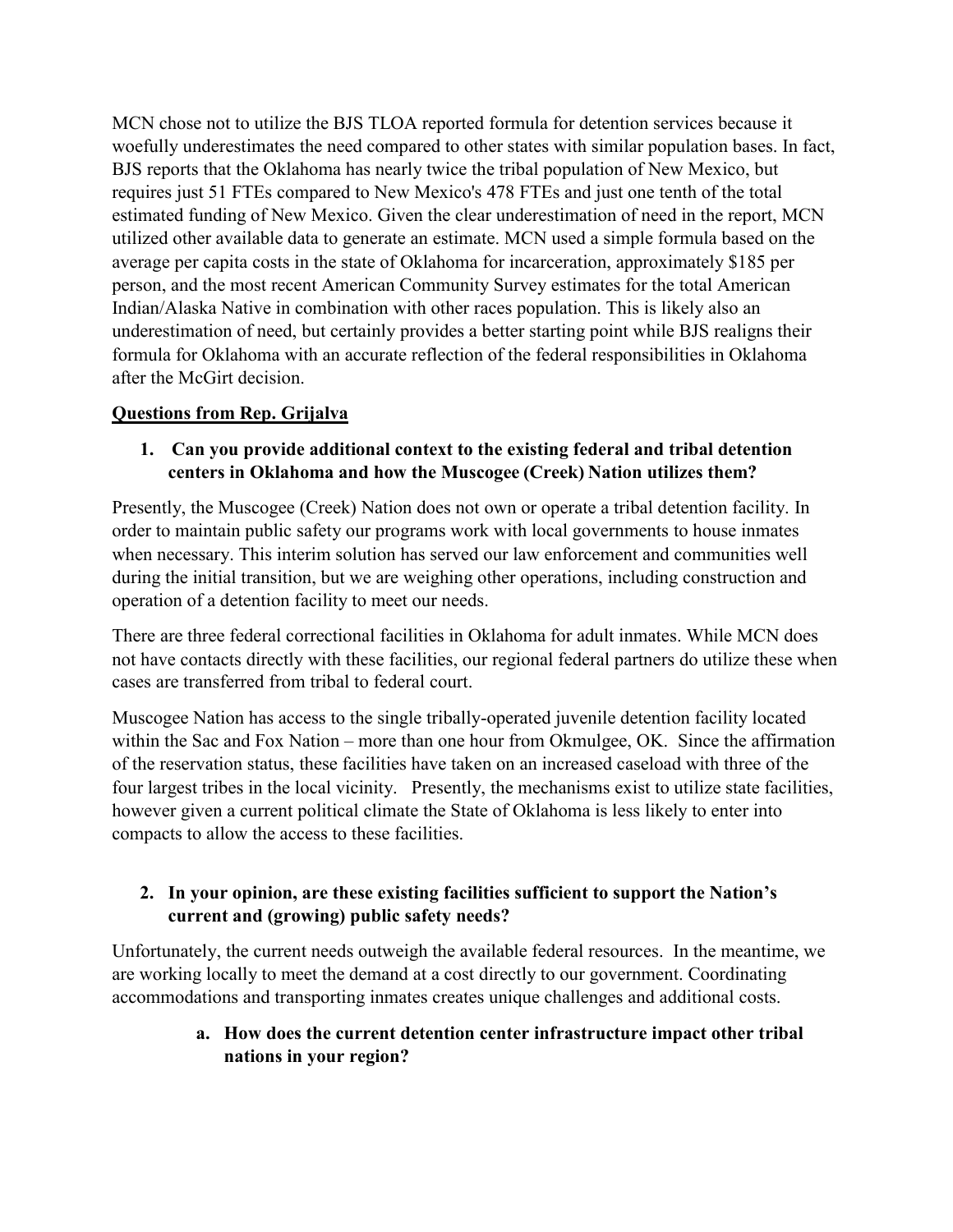Within our reservation boundaries we encompass the second largest city in Oklahoma, with a large growing population of almost 1 million. Located in the city of Tulsa, OK are three tribes that neighbor and of the three, two of them are within the top four largest tribes in the country.

The lack of federal correctional facilities creates additional operational challenges, transportation barriers, and increased costs for all tribal nations who have new responsibilities as a result of the ruling. It also challenges our tight knit communities. Available federal facilities are far from tribal community centers and tribal government headquarters, this means that incarcerated citizens are further from families and cultural leaders. It also creates barriers to tribal government services. We invest heavily in wrap around and rehabilitative services which are most successful when they begin while citizens are incarcerated.

### **3. In your opinion, does the Muscogee (Creek) Nation's public safety infrastructure needs fall under the priorities expressed in the President's American Jobs Plan a. If Indian Country's federal facilities were left out of the American Jobs Plan, what message would that send to tribal leaders like yourself?**

The American Jobs Plan does address many of the priorities tribes and rural communities share. However, lack of specific funding for the infrastructure we described in our verbal and written testimony will require tribal nations to shoulder more of the federal burden. Muscogee Nation, like many others, exchanged land through treaties with the promise of support for core government services. Now that these duties have been affirmed, it is our collective responsibility to find the support necessary to provide these services. Muscogee Nation consistently invests in rural communities and relies on infrastructure improvements to retain citizens and economic development on reservations and in smaller population centers. Our hope is that the Jobs Plan will include these core needs related to new responsibilities because infrastructure projects in tribal communities have untold multiplier effects on our economies. Any additional construction will lead to short- and long-term employment in areas where job development is critical and support ongoing government services required through historical agreements and recent acknowledgement

### **4. Can you briefly run through the existing barriers that the Muscogee (Creek) Nation faces in seeking out new venues or facilities to support the existing public safety infrastructure?**

Currently, there is one existing law enforcement building and one court building for the entire reservation. With the addition of cases, we have attempted to extend our coverage by adding additional staff; however the building space has not increased. Constructing a single public safety complex to meet all the needs within a reservation of our size would be very costly and without federal investment, these costs would require offsets from our ongoing programming social needs.